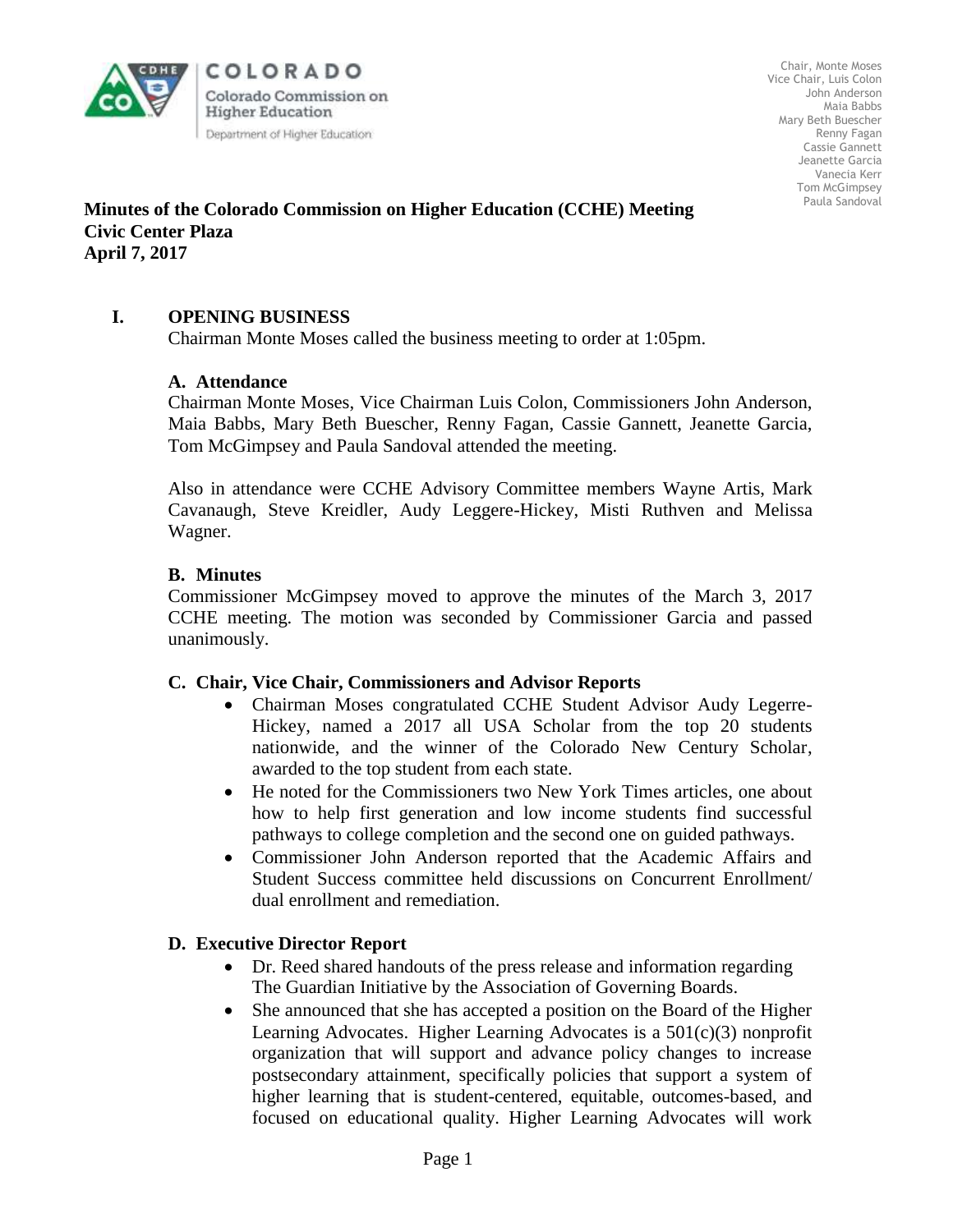across the political aisle and with a broad array of stakeholder groups to advocate for policies that address the postsecondary needs of all of today's students.

- Dr. Reed recognized the great work of Stephanie Ricker, Academic Project Manager, who oversees the FAFSA Completion Initiative.
- She reported on her campus visits to Fort Lewis College, the University of Northern Colorado and the University of Colorado –Boulder**.**
- Dr. Reed noted the Commissioner's statement on international students was publicized.
- The Director reminded everyone that College Friday is April  $21^{st}$ .

# **II. Consent Items**

- **A. Recommend Approval of BS in Wildlife and Natural Resources at Colorado State University – Pueblo** – *Dr. Ian Macgillivray*
- **B. Recommend Approval of Bachelor of Science/Bachelor of Innovation degree in Data Analytics & Systems Engineering at University of Colorado Colorado Springs** – *Dr. Ian Macgillivray*
- **C. Recommend Approval of Master of Arts in Higher Education at University of Colorado Boulder –** *Dr. Ian Macgillivray*
- **D. Recommend Approval of Master of Science in Medical Science and Master of Science in Basic Oral Sciences at University of Colorado Denver – Anschutz Medical Campus** – *Dr. Ian Macgillivray*
- **E. Recommend Approval of Master of Arts in Foundations of Professional Psychology at University of Northern Colorado** – *Dr. Ian Macgillivray*
- **F. Recommend Approval of Colorado Community College System - Two-Year Cash Funded Capital Program List Amendment** – *Cat Olukotun*

Commissioner Buescher moved to approve consent items A through F. The motion was seconded by Vice Chair Colon and unanimously passed.

**III. Revisiting the Master Plan –** Dr. Reed walked Commissioners through a PowerPoint presentation laying out where the discussion currently is with refreshing the Master Plan, which included Commissioner comments and feedback to date. This presentation included the important data points on what Colorado needs to do in order to reach 66% attainment by 2025, how each of the strategic goals support this statewide goal, and critical targets that will demonstrate progress and how those will be measured. There was a lot of conversation among Commissioners and questions for staff. A robust and detailed discussion took place around Strategic Goal #4 .Staff will incorporate this discussion into the next iteration of the "draft" refreshed Master Plan

Staff shared the following timeline for completion of the Master Plan refresh:

- April  $11<sup>th</sup>$  Ms. Weaver will share second iteration of the Master Plan draft text with Commissioners via email
- April  $21<sup>st</sup>$  Commissioner comments due back to Ms. Weaver
- April  $25<sup>th</sup>$  Mr. Maestas will share PowerPoint presentation with CFO's and ask for feedback/comments.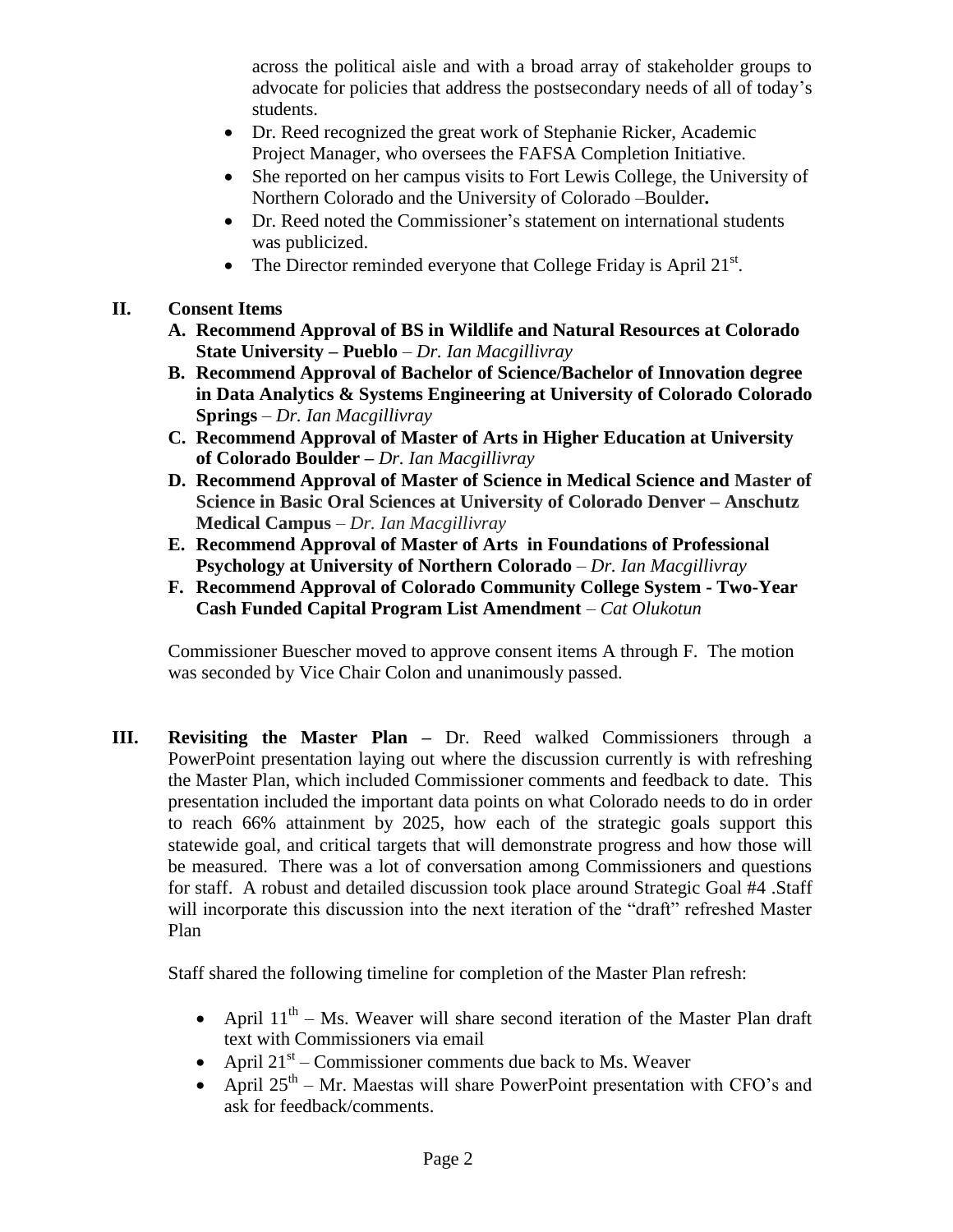- April  $27<sup>th</sup>$  Dr. Reed will share PowerPoint presentation with CEO's and ask for feedback/comments, as well as invite them to participate in a panel discussion at the May  $5<sup>th</sup>$  CCHE meeting
- April  $28^{th}$  Ms. Weaver will share third iteration of the Master Plan draft text with Commissioners via email
- May  $5^{\text{th}}$  CCHE Commission meeting
	- o Possible CEO panel discussion on near final draft
	- o Final Commission discussion on near final draft
- June  $1<sup>st</sup>$  CCHE acts on final pre-publication version of the refreshed Master Plan

# **IV. Written Report Presentation**

Michael Vente, Research and Information Policy Officer with DHE, presented this year's Concurrent Enrollment report. This is a joint report prepared with significant input from the Colorado Department of Education (CDE).

Mr. Vente outlined several highlights from the report. More than 30 percent of Colorado 11th- and 12th-graders  $-38,519$  high school students  $-$  participated in Concurrent Enrollment, ASCENT or other dual enrollment programs in 2015-16. This is an increase of more than 2,800 students from 2014-15, or a 7.9 percent increase in dual enrollment participation overall. Concurrent Enrollment continues to see sustained increases in participation, up 10.4 percent statewide with 25,534 students participating in 2015-16. A large majority of the Concurrent Enrollment hours taken by students - 93 percent - were passed in 2015-16 (unchanged from last year). Nearly 1,500 students in Concurrent Enrollment and ASCENT programs earned some type of postsecondary credential in 2015-16. Statewide, 94 percent of school districts and 82 percent of high schools offer Concurrent Enrollment programs.

Carl Einhaus, Director of Student Affairs with DHE, presented information about the work of the Concurrent Enrollment Advisory Board (CEAB) and shared with the Commission a memorandum from the CEAB outlining initiatives to expand dual enrollment opportunities to students.

Representatives from the Poudre School District provided the Commission a view of the Concurrent Enrollment and ASCENT within the Poudre School District. Sheila Pottorff (Director of Post-Secondary Workforce Readiness) and Kelly Kappel (Postsecondary & Workforce Readiness Internship Coordinator/ASCENT Coordinator) explained how the Concurrent Enrollment and ASCENT programs worked in their District and discussed some of the improvements that could strengthen the programs including funding for additional ASCENT slots.

Commissioner Garcia noted that nearly half of the ASCENT students are Hispanic and asked if there were plans to expand the program. Misti Ruthven at CDE explained the funding method for ASCENT slots. Vice Chair Colon stated that dual enrollment programs, especially the ASCENT program, give students significant opportunities before they graduate from high school.

# **V. Discussion Items**

**A. FY 2017-18 Budget Update –** Tonya Covarrubias, Lead Finance Analyst for Budget, gave an update on the FY 2018 Budget. She did a review of the budget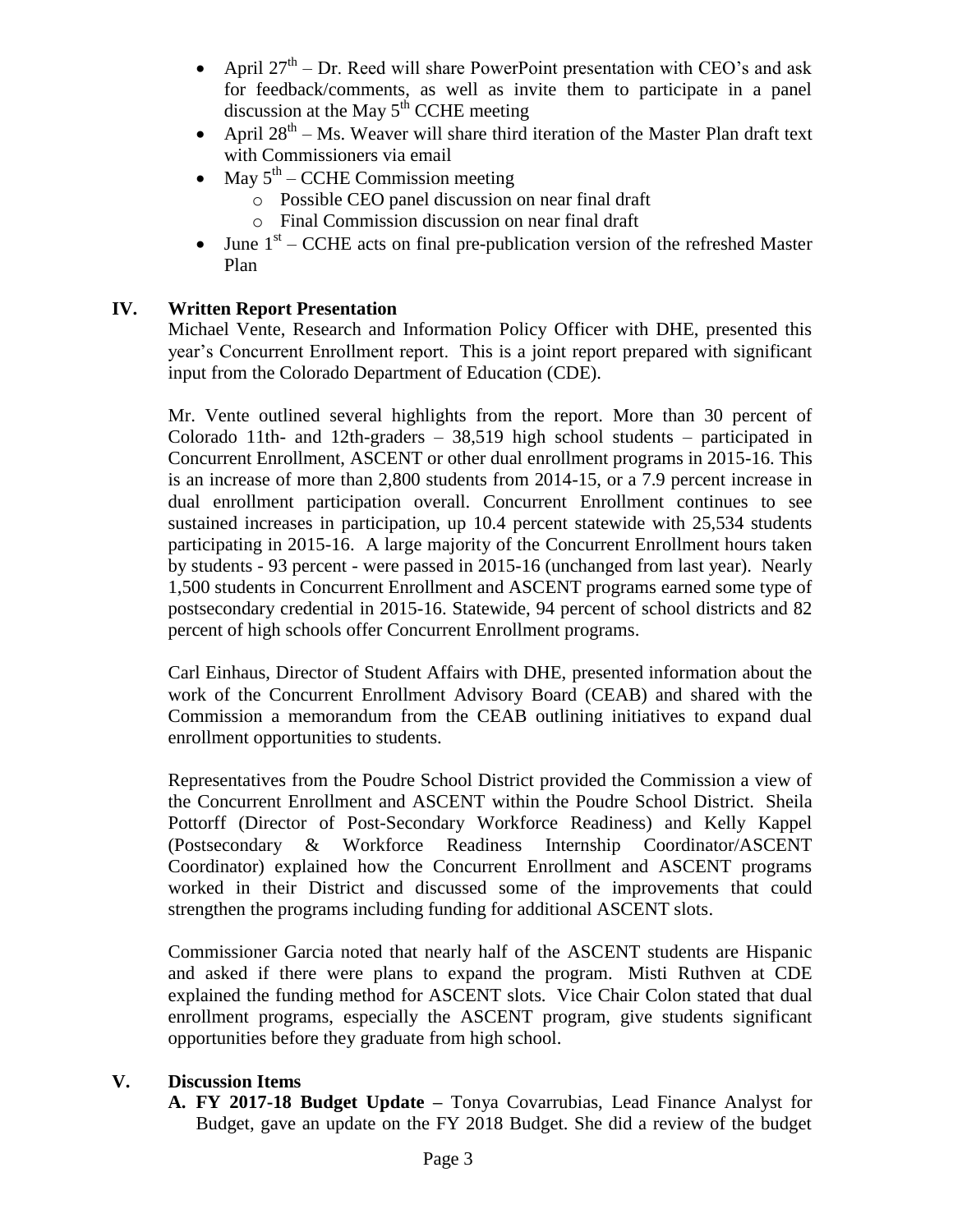calendar, including past and future dates for budget action. Ms. Covarrubias also explained that the Joint Budget Committee (JBC) concurred with the Governor's request for higher education, including \$20 million for public institutions of higher education. The JBC also adopted the Commission approved funding allocation model and tuition cost-sharing matrix. Finally, Ms. Covarrubias gave the Commission a review of the individual governing board operating allocations and tuition caps included in the FY 2018 Long Bill.

**B. Legislative Update -** Kachina Weaver provided a quick update on the status of pending legislation, as the Legislature nears its final month of session. Current information on bills can be found via the following hyperlinks:

> **[Active Bill Impacting Higher Education](http://www.coloradocapitolwatch.com/bill-tracker-votes/0/3426/2017/0/) [Passed Bill Impacting Higher Education](http://coloradocapitolwatch.com/bill-tracker-votes/0/4552/2017/0/) [Failed Bills that would Have Impacted Higher Education](http://coloradocapitolwatch.com/bill-tracker-votes/0/4551/2017/0/)**

- **C. Revisions to Commission Policy I, E: Statewide Remedial Education –** Dr. Ian Macgillivray, Director of Academic Affairs, presented the Commissioners with changes to the current policy as follows:
	- Title and Introduction
	- Terminology and Flow Charts for Placement
	- College-Readiness Guidelines
	- Responsibilities
	- Students Exempt from Secondary Evaluation
	- Course Challenge Option
	- Grievance Procedure and Filing a Student Complaint
	- Data Reporting

This item will be brought forth to the Commissioners at the May meeting for approval.

**D. Revisions to Commission Policy I, J and Fee Schedule: Degree Authorization Act –** Heather DeLange, Academic Policy Officer, explained the proposed policy and fee schedule changes to the Commission. The proposed changes are to provide clarification to ambiguous language as well as to codify practice into policy. This item will be brought forth to the Commissioners at the May meeting for approval.

# **VI. Action Items**

**A. Financial Aid Policy Update Reflecting Statutory Changes for the Career and Technical Education (CTE) Grant Program –** Andrew Rauch, Lead Financial Analyst, presented the revised financial aid policy for approval. The statutory authority for the state-funded financial aid programs is housed in the financial aid policy; therefore, any time there is a change in statute, there needs to be a corresponding change to policy. As initially enacted, the program restricted student eligibility to those who were eligible for Pell. However, this created an issue in identifying eligible students, as many of the CTE programs are too short to qualify for Title IV federal aid. House Bill 17-1180 changed the statutory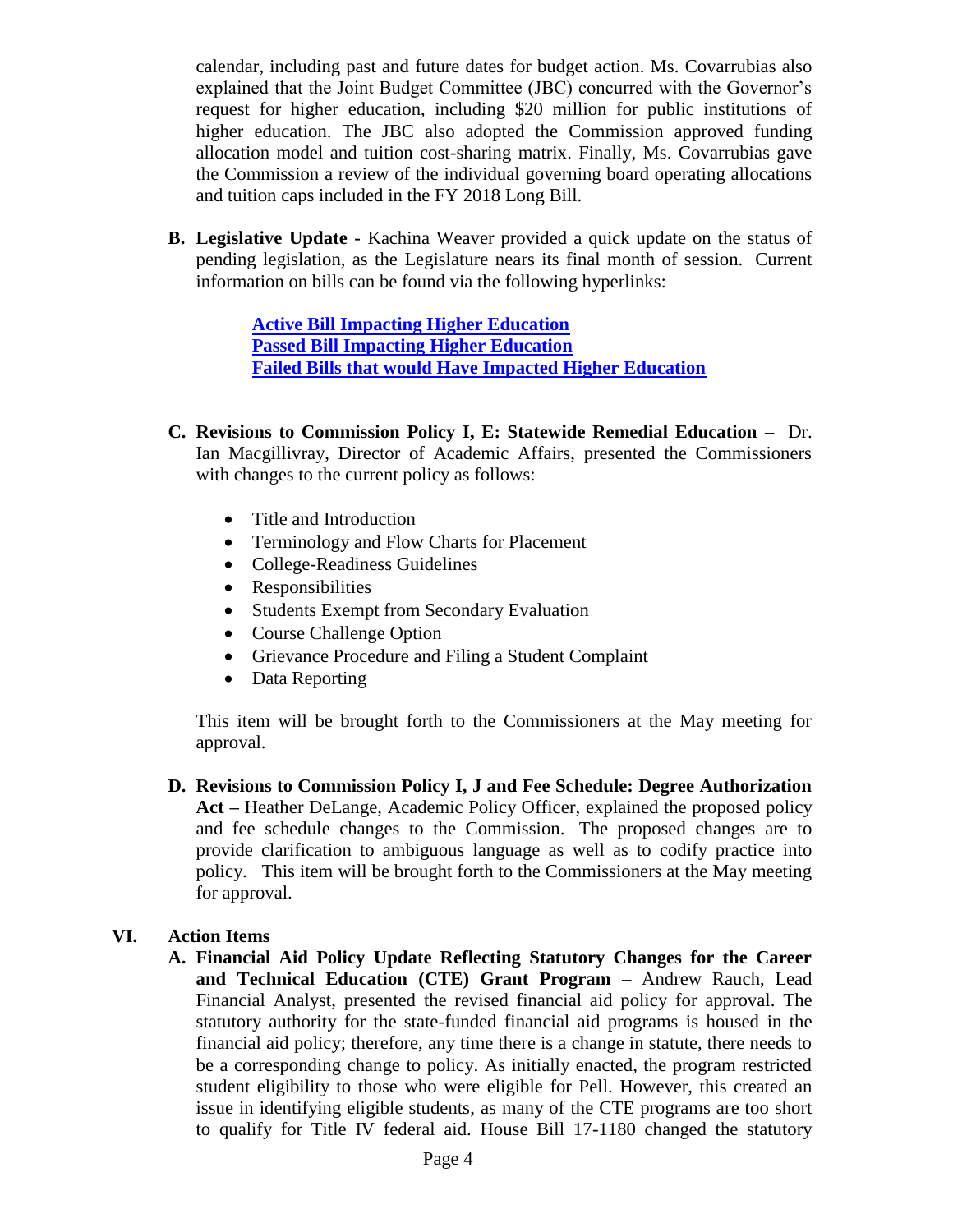authority for the CTE Grant Program by allowing the Commission to adopt a menu of eligibility criteria in its guidelines, as well as allowing institutions to apply the funding to tuition, fees, and course materials. The legislation cleared both legislative chambers and went into effect at the end of March, when it was signed by Governor Hickenlooper.

Commissioner Anderson moved to approve the financial aid policy update. The motion was seconded by Commissioner Sandoval and unanimously passed.

**B.** Fiscal Year 2017-18 Need-Based Financial Aid Allocation Model – Mr. Rauch presented this item recommending approval of Model 4, guardrail provisions of 7% and +13%, for the FY 2017-18 need-based financial aid allocation. This agenda item is a follow-up to the discussion item brought in March, and it reflects the technical aspects of the undergraduate need-based financial aid allocation model. Final allocations are brought the Commission in June for all programs.

 Commissioner McGimpsey moved to approve the financial aid allocation model. The motion was seconded by Vice Chair Colon and unanimously passed.

**C. State-Funded Program Plan Approval – Colorado Mesa University** – Cat Olukotun, Lead Financial Analyst, brought forward this action item for the Commission to approve the program plan for the Colorado Mesa University (CMU) Health Sciences Center –Phase II. Ms. Olukotun walked the Commission through the process for considering CMU's program plan request outside the normal budget cycle based on C.R.S. 23-1-106(5)(a). She then provided the Commission with an overview of the program plan and the alignment with CCHE Facility Program Planning guidelines.

Colorado Mesa University (CMU) was represented in person by Mr. Jim Jacobs, Policy Analyst, and via telephone by Ms. Laura Glatt, Chief Financial Officer, and Dr. Cynthia Pemberton, VP for Academic Affairs.

Questions from Commissioners centered on requesting an explanation from CMU for the reason behind the urgent, out of cycle request for program approval.

Ms. Glatt and Dr. Pemberton indicated that CMU would like to have the Commission approve the program plan because they recently received a letter from their accrediting agency indicating that CMU would be eligible to apply for an "accelerated track" for accreditation for their Physician's Assistant (PA), Occupational Therapy (OT), and Physical Therapy (PT) new graduate programs. CMU indicated it is their intention to present the program plan to the legislature for funding consideration once approved by the Commission.

A Commissioner asked if approving the program plan would open the door to CMU for receiving state funding. CMU indicated that they would also consider "swapping" some of their current projects on the list for funding of the Health Sciences Center –Phase II.

Chairman Moses asked the Fiscal Affairs and Audit subcommittee for their opinion, since the subcommittee is heavily involved in the annual capital priority